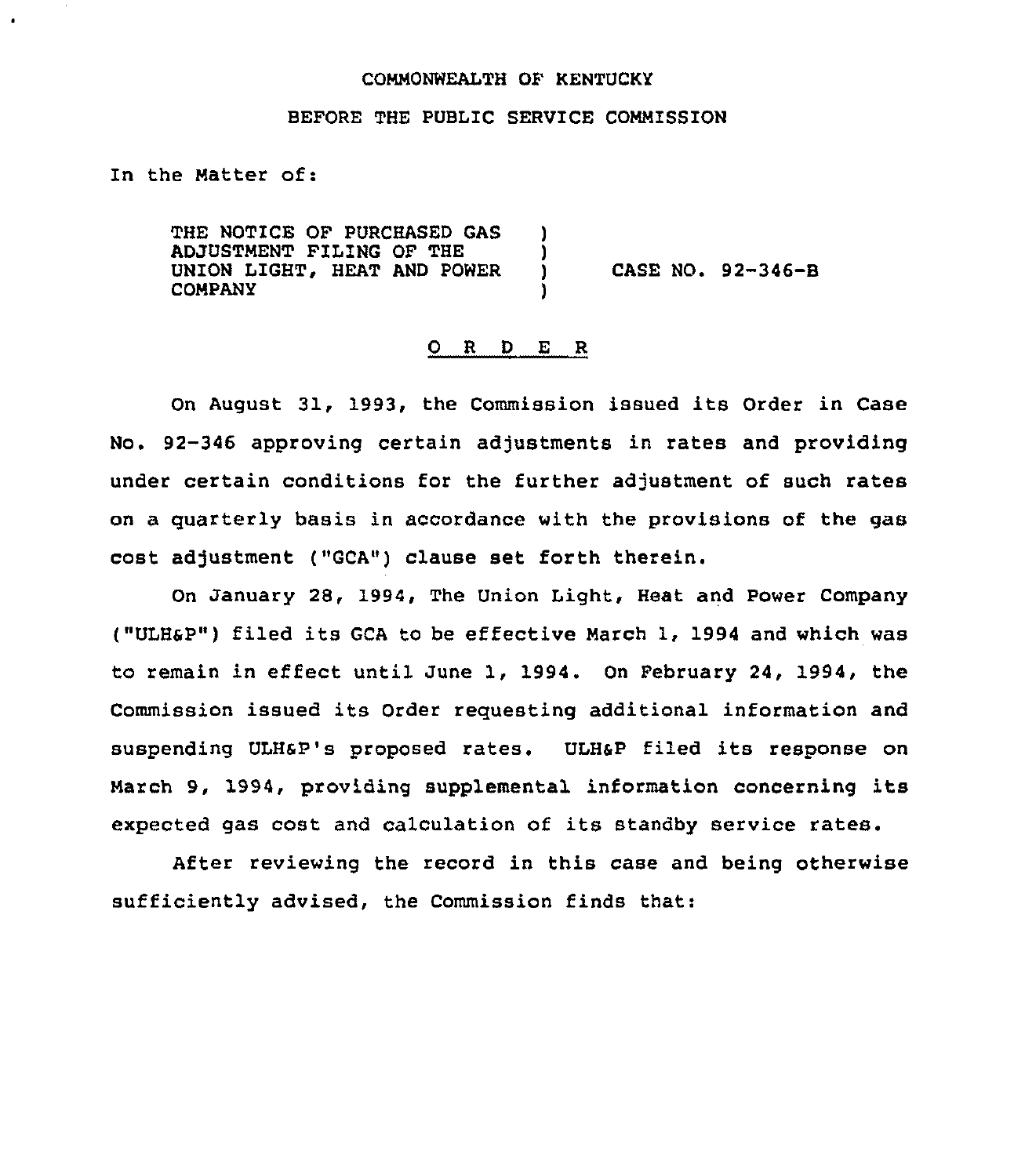1. ULHSP's notice of January 28, 1994 set out certain revisions in rates which ULHSp proposed to place into effect, said rates being designed to pass on to its customers the wholesale decrease in gas costs from its suppliers. ULH&P's proposed expected gas cost ("EGO") is \$3.929 per Mcf, which includes a take-or-pay recovery component of <sup>0</sup> cents per Ncf.

2. ULHsP's notice set out a current quarter refund adjustment in the amount of 1.1 cents per Mcf to return to its customers refunds of \$116,123, including interest. The total refund adjustment of 16.0 cents per Ncf is composed of the current adjustment and previous quarter adjustments.

3. ULHsP's notice set out a current quarter actual adjustment in the amount of 33.7 cents per Ncf to compensate for previous under-recovery of gas cost through the operation of its gas cost recovery procedure during the months of September, October and November 1993. ULHsp proposed a total actual adjustment in the amount of (7.8) cents per Mcf to reflect the current undercollection, as well as under- and over-collections from three previous quarters.

4. ULHSP's notice set out a current quarter balancing adjustment in the amount of (.80) cent per Ncf to reconcile variances from previous actual, refund, and balance adjustments. The total balance adjustment of 1.9 cents per Mcf reflects the current as well as the three previous balance adjustments.

$$
-2-
$$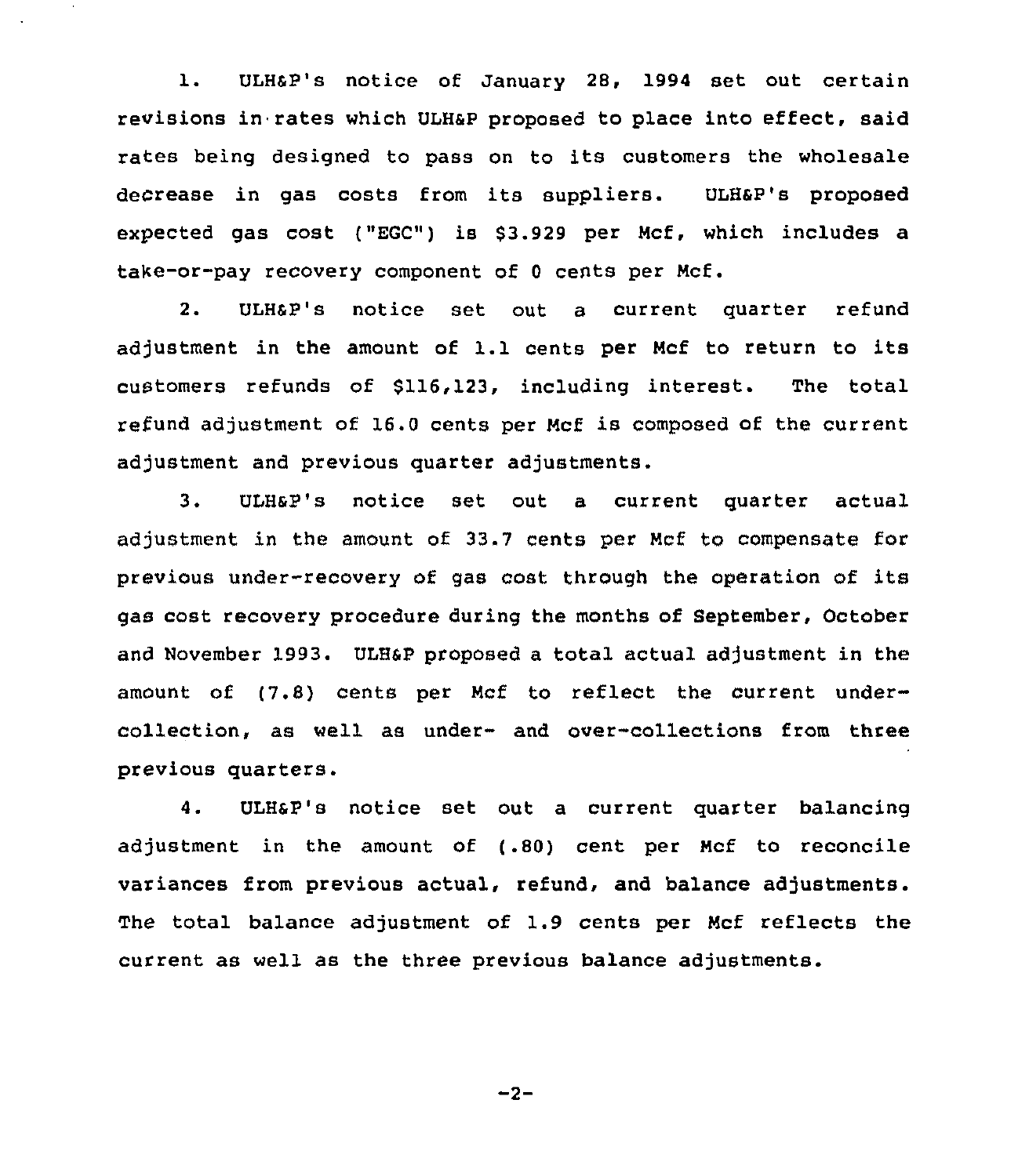5. ULH&P initially proposed a Firm Standby Rate of \$2.863 per Ncf. ULHsp's filing of Narch 9, 1994, revised that rate to \$ 3.336 to reflect Tennessee Gas Pipeline transition cost surcharges. This recalculation is appropriate and the charge of \$3.336 per Mcf should be approved.

6. The combined effect of the above adjustments is ULHSP's gas cost recovery rate in the amount of \$3.710 per Mcf, which is a decrease of 16.0 cents per Ncf from the previously authorized rate.

7. ULHSP's revised adjustment in rates contained in the Appendix to this Order, pursuant to the GCA provisions approved by the Commission in its Order in Case No. 92-346 dated August 31, 1993, is fair, just, and reasonable, in the public interest, and should be approved. ULH&P's filing of March 9, 1994, requested an April 1, 1994 effective date for final approval of its rates to avoid treating its customers unequally for Narch billings. ULHsP's request is reasonable and should be approved.

IT IS THEREFORE ORDERED that:

1. The rates in the Appendix, attached hereto and incorporated herein, are fair, just, and reasonable and are authorized to be effective with bills rendered on and after April 1, 1994.

 $-3-$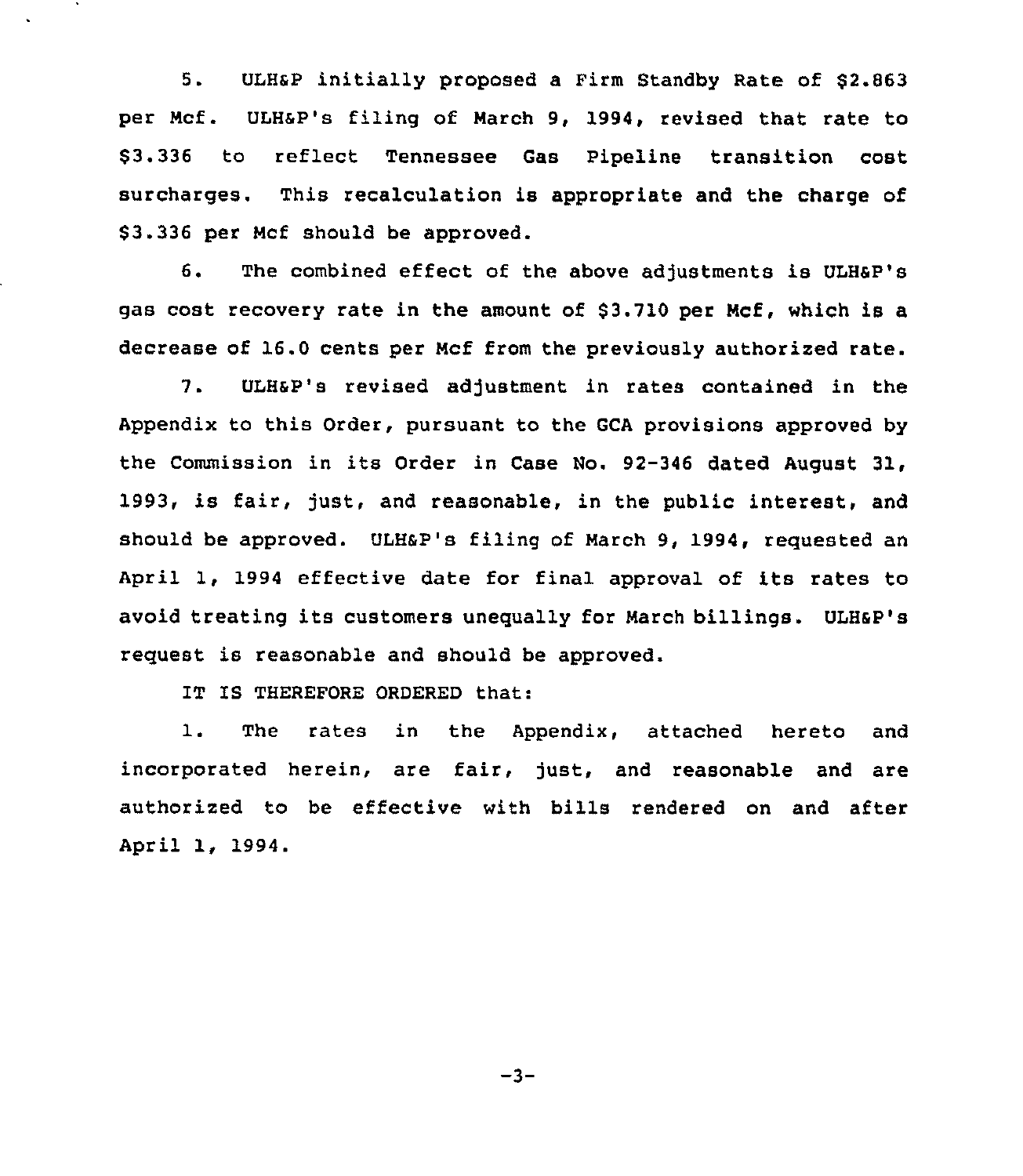2. Within 30 days of the date of this Order, ULH6P shall file with this Commission its revised tariffs setting out the rates authorised herein.

Done at Frankfort, Kentucky, this 1st day of April, 1994.

PUBLIC SERVICE CONNISSION

PUBLIC SERVICE COMMISSION Vice Polentyn A

 $\overline{\text{Comm1}}$ 

ATTEST:

 $1.00$ 

Executive Director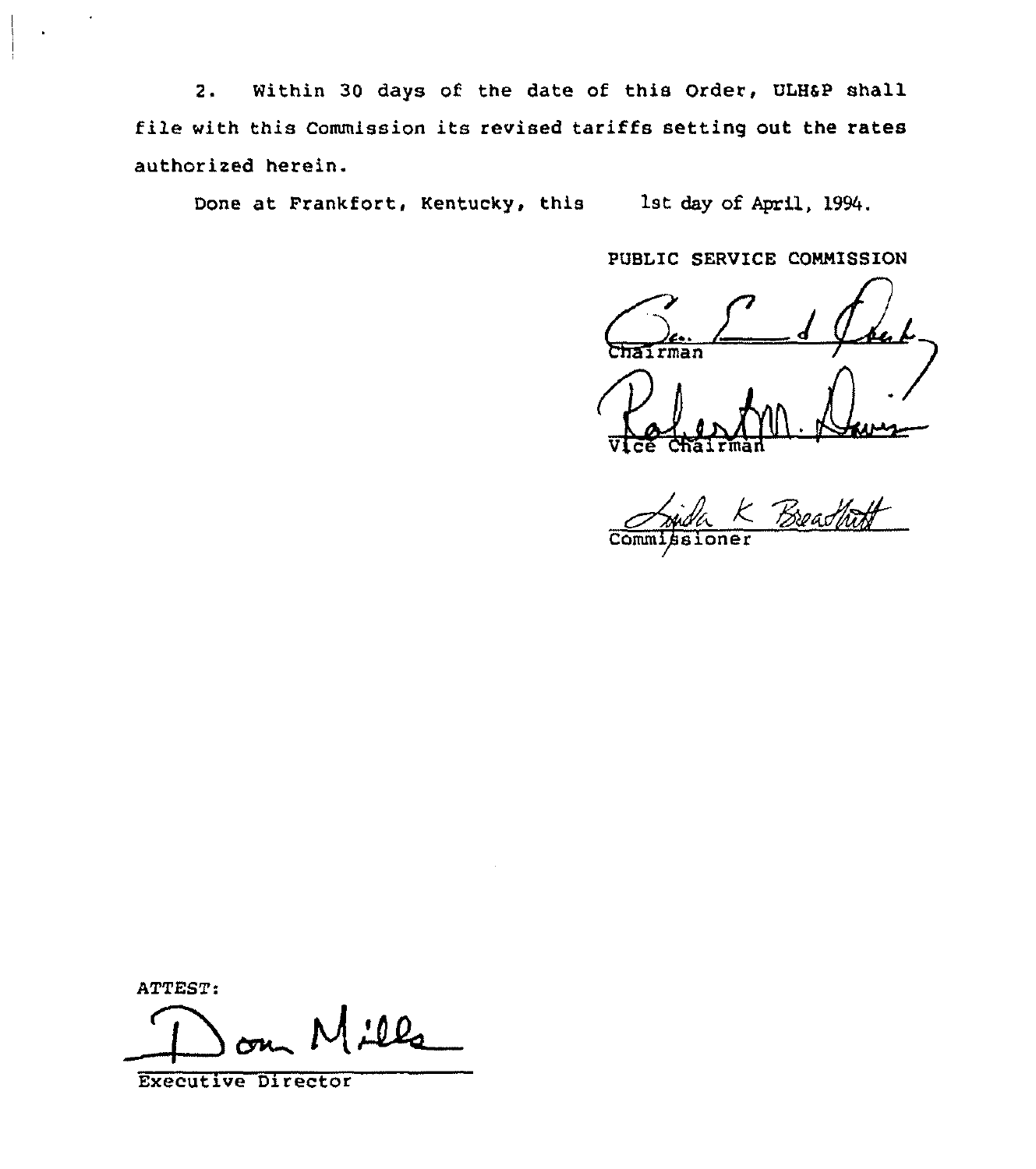## APPENDIX

APPENDIX TO AN ORDER OF THE KENTUCKY PUBLIC SERVICE COMMISSION IN CASE NO.  $92-346-8$  DATED April 1, 1994

The following rates and charges are prescribed for the customers served by The Union Light, Heat and Power Company. All other rates and charges not specifically mentioned herein shall remain the same as those in effect under authority of this Commission prior to the date of this Order.

## GAS SERVICE RATES

## RATE RS RESIDENTIAL SERVICE

|                                          | <b>Base</b><br>Rate |      | Gas<br>Cost<br>Adjustment |  | Total<br>Rate         |
|------------------------------------------|---------------------|------|---------------------------|--|-----------------------|
| Commodity Charge for<br>All CCF Consumed | 22.02c              | plus | 37.10¢                    |  | equals 59.12¢ per CCF |

## RATE GS GENERAL SERVICE

|      | Gas               |       |
|------|-------------------|-------|
| Base | Cost              | Total |
| Rate | <b>Adjustment</b> | Rate  |

Commodity Charge for<br>All CCF Consumed

 $20.07$ ¢ plus  $37.10$ ¢ equals  $57.17$ ¢ per CCF

## RIDER T-0-P TAKE-OR-PAY RECOVERY SERVICE

The T-0-P charge to be billed during the revenue months of March, April and May 1994 0 cents per Mcf.